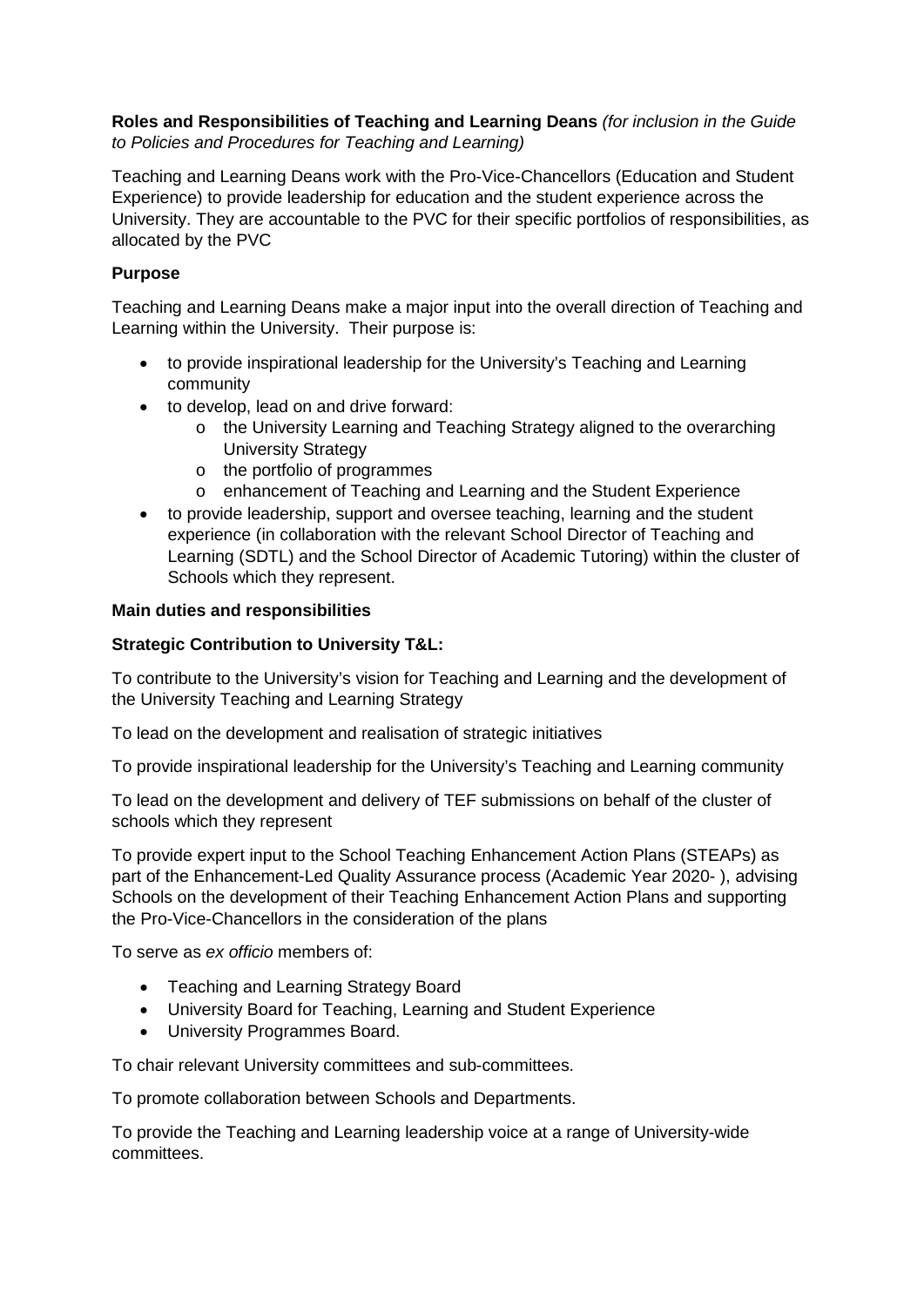# **Development of programme and module portfolio**

To lead on the development and rationalisation of the University's portfolio of programmes and modules, working with School Directors of Teaching and Learning to:

- identify opportunities for new undergraduate and taught postgraduate programmes and support their development
- identify programmes and modules which the University should revise or withdraw

## **Enhancement**

To lead on curricular and pedagogic development across the University, and to support Schools in their cluster in enhancing teaching, learning and the student experience

To develop bids for, and/or to lead, internally and externally funded projects to enhance learning and teaching and the student experience

To work closely with the PVC, CQSD, RUSU and other groups to develop Teaching and Learning, through a range of activities, including training, events, communities of practice, and awards schemes

To chair panels for Teaching and Learning Development Fund bids

To provide academic leadership for co-curricular activities and to liaise with student support services in relation to the student experience

To provide academic mentoring to Teaching and Learning and Student experience colleagues with cases for HEA fellowships, NTF and promotions alongside supporting new to T&L leadership roles.

## **Teaching and learning policy and quality management**

To lead on the review and development of policies in relation to Teaching and Learning

To lead on quality assurance processes in relation to Teaching and Learning and to ensure that such processes inform enhancement

To chair scrutiny panels for new programmes especially when professional bodies are involved or where there is collaborative provision – including undertaking visits to partners in UK and abroad as appropriate

To chair Periodic Reviews

To advise Schools on the accreditation of degree programmes by PSRBs, as appropriate

To have oversight of transition, progression and attainment of students, and to support Schools in their cluster in relation to these areas

## **Teaching and Learning partnerships**

Play a key role in the development and implementation of collaborative provision with external partners

## **Assessment**

To chair relevant University Progression Board Special Cases Sub-Committee Meetings

To chair University Extenuating Circumstances Appeals Boards

To chair University Progression Boards